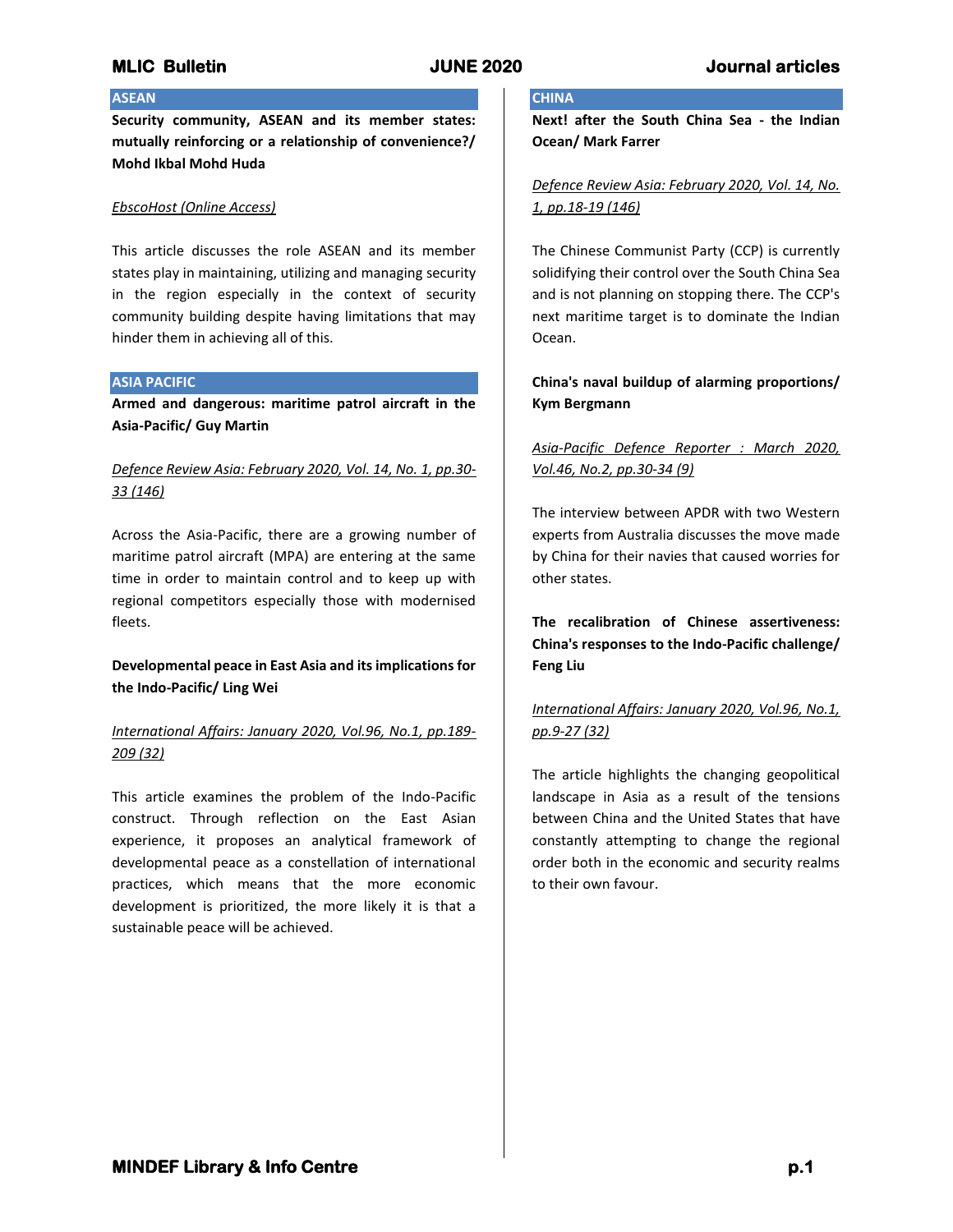### **CHINA**

**Non-traditional security cooperation between China and South-east Asia: implications for Indo-Pacific geopolitics/ Xue Gong**

# *International Affairs: January 2020, Vol.96, No.1, pp.29-48 (32)*

The article highlights the response from China as a result of the relationship between the United States and the regions of Southeast Asia that actively promoted their strategy of 'free and open Indo Pacific' (FOIP). The article also addresses the question; what is the impact of China's non traditional security cooperation with Southeast Asia on Beijing's geopolitical rivalry with other major powers in the Indo-Pacific region?

## **Consigned to hedge: South-East Asia and America's 'free and open Indo-Pacific' strategy/ See Seng Tan**

## *International Affairs: January 2020, Vol.96, No.1, pp.131- 148 (32)*

This article assesses how South-East Asian countries and ASEAN have responded to the 'free and open Indo-Pacific' (FOIP) strategies promoted by the United States and the other countries in the Quadrilateral Security Dialogue (the 'Quad': US, Japan, Australia and India).

## **The Belt and Road Initiative: geo-economics and Indo-Pacific security competition/ MingJiang Li**

## *International Affairs: January 2020, Vol.96, No.1, pp.169- 187 (32)*

The BRI is one of China's major geo-economic strategy that focuses on infrastructure and industrial sectors across Eurasia and Indo Pacific. Hence this article attempts to address the question of; what impact is the BRI likely to have on the security ties between China and the other major players in the Indo-Pacific?

# **CHINA**

**Reviving stalled BRI: China's two-stage approach/ Pradumna B. Rana and Xianbai Ji**

## *RSIS Commentary : No. 0084, 5 May 2020 (F31)*

China's Belt and Road Initiative (BRI) has virtually stalled because of the COVID-19 pandemic. Its physical infrastructure component or the Physical BRI has come to a standstill. China is adopting a two-stage approach to revive the BRI.

### **COVID-19**

**Cyber attacks on healthcare systems: infrastructure protection critical/ Eugene EG Tan**

## *RSIS Commentary : No. 0103, 22 May 2020 (F31)*

Healthcare systems all over the world are being subject to attacks even as the fight against COVID-19 rages on. States need to take critical infrastructure protection - like healthcare systems - more seriously.

**Indonesia's regional elections: entering uncharted waters?/ Dedi Dinarto and Titi Anggraini**

## *RSIS Commentary : No. 0101, 21 May 2020 (F31)*

The COVID-19 pandemic has forced the Indonesian government to recalibrate the conduct of regional leadership elections, due to be held in September 2020. The Jokowi administration recently rescheduled the election day. That sparked public controversy while not resolving some major problems relating to the conduct of elections.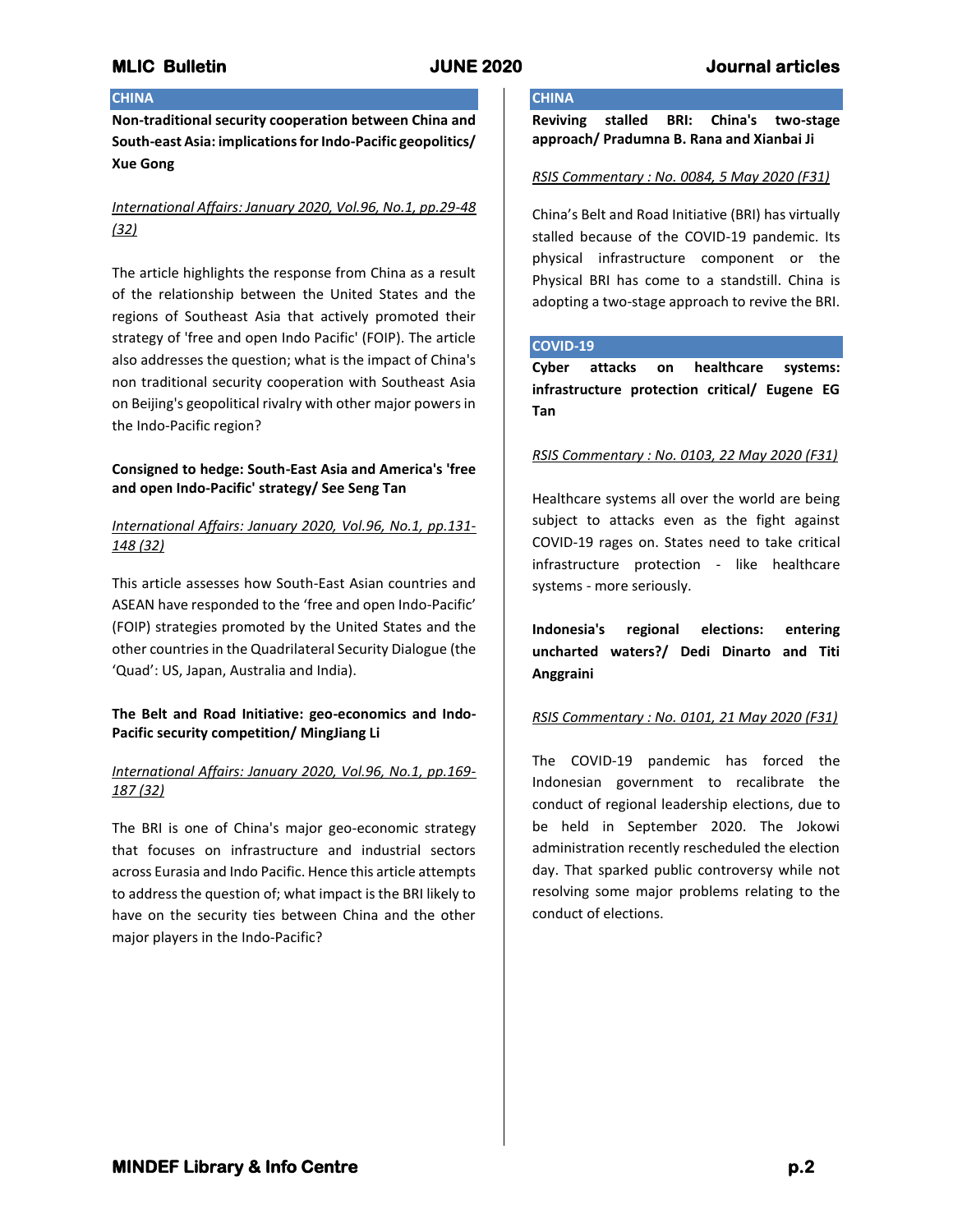## **COVID-19**

**Future of aviation and the Singapore story/ Faizal Bin Yahya and Shazly Zain**

## *RSIS Commentary : No. 0100, 20 May 2020 (F31)*

With COVID-19, the international air transport industry and its associated sectors have collapsed. The meltdown has hit Singapore Airlines and the Changi air hub severely, and going forward, they need to reinvent their respective business models to survive. Their perseverance and ability to innovate successfully will have a significant impact on the resilience of Singapore's economy and society.

# **Limits to strategic foresight: try wisdom of the crowds/ Shashi Jayakumar and Adrian W J Kuah**

## *RSIS Commentary : No. 0098, 19 May 2020 (F31)*

Even for a nation with Singapore's foresight capability, the full-range of COVID-19's consequences could not have been foreseen. Would not now be the ideal time to revisit key tenets of Singapore's foresight enterprise and by implication our national security framework and perhaps limiting the impact of future strategic surprise?

## **Peacetime SAF: its evolving defence role/ Eddie Lim and Benjamin Ho**

## *RSIS Commentary : No. 0095, 18 May 2020 (F31)*

The ongoing COVID-19 health pandemic has witnessed militaries worldwide activated to take part in national efforts. Both MINDEF and the Singapore Armed Forces (SAF) have played a robust role in Singapore's fight against the disease. It is timely to examine their roles as part of the nation's repertoire of tools for crisis management and national resilience.

# **COVID-19**

**Disinformation: the spreading of islamophobia/ Remy Mahzam**

### *RSIS Commentary : No. 0091, 13 May 2020 (F31)*

COVID-19-related disinformation campaigns designed to stoke Islamophobic sentiment are fuelling an uptick in hate attacks targeting Muslims in some countries. The unprecedented conditions created by the ongoing pandemic offer fresh opportunities for extremists to exploit, and require timely interventions.

**Jokowi's war on pandemic: growing dependence on TNI?/ Chaula R Anindya and Sigit S. Nugroho**

## *RSIS Commentary : No. 0088, 11 May 2020 (F31)*

President Joko Widodo's approach in curbing the COVID-19 outbreak has further strengthened the Indonesian Armed Forces (TNI)'s role in the country.

**The ASEAN-led multilateral order: unravelling?/ Hencrick Z. Tsjeng and Shawn Ho**

## *RSIS Commentary : No. 0087, 11 May 2020 (F31)*

The unprecedented COVID-19 pandemic has exposed deep ideological divisions and geopolitical rivalries, especially between the US and China. ASEAN once again risks getting caught in between the two contentious major powers. ASEAN's role in balancing such rivalries and managing regional cooperation is yet again being tested.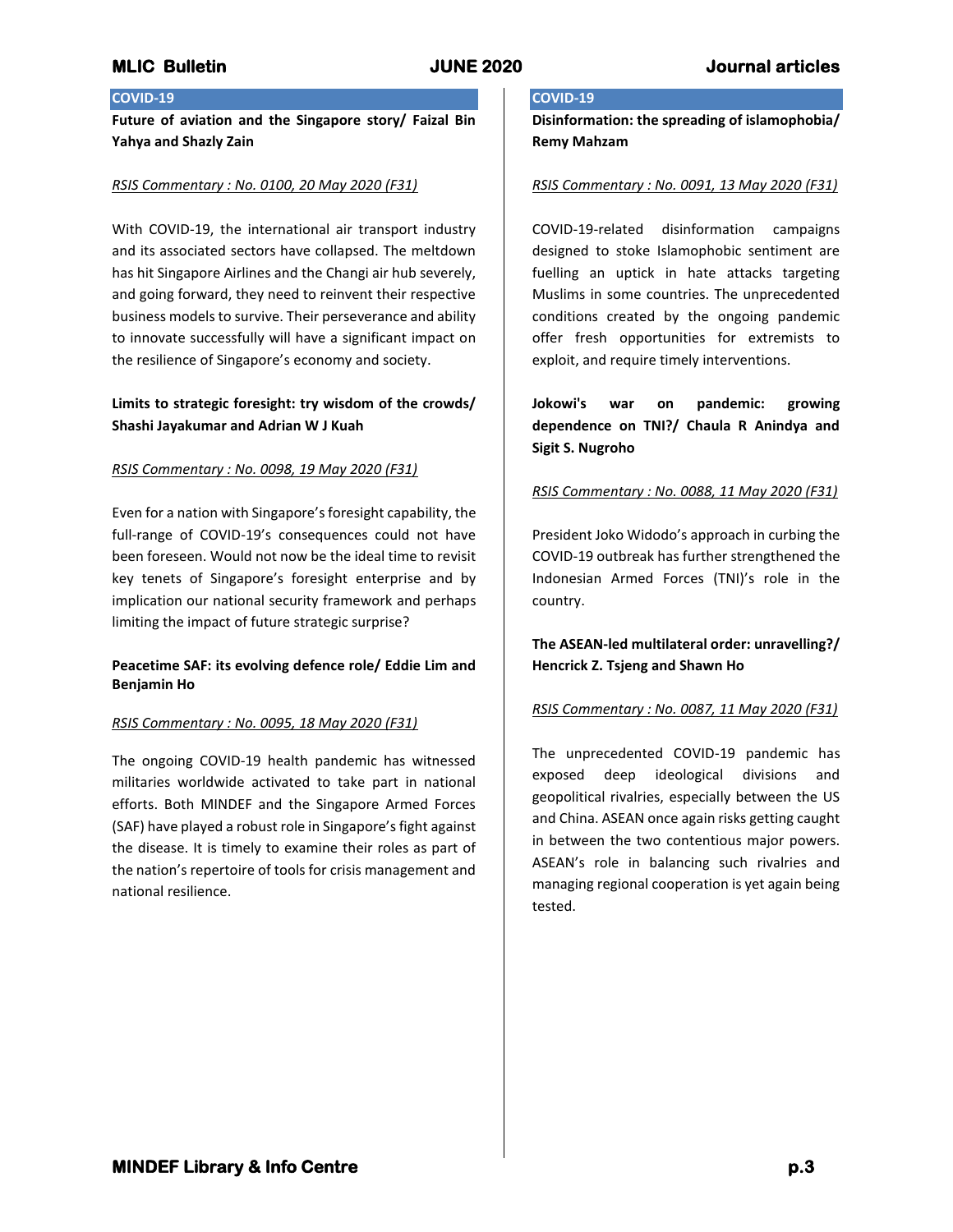# **COVID-19**

**Tackling Aby Sayyaf: need to rethink strategies/ Rommel C. Banlaoi**

### *RSIS Commentary : No. 0086, 8 May 2020 (F31)*

Amidst the COVID-19 pandemic, the Abu Sayyaf Group continues its militant activities in the Southern Philippines and Sabah. There is a need to rethink strategies by both the Philippines and Malaysia to tackle the ASG more effectively.

## **China-Taiwan mask diplomacy: wooing Southeast Asia?/ Frederick Kliem**

## *RSIS Commentary : No. 0085, 8 May 2020 (F31)*

While the US has largely abdicated its global leadership amidst the COVID-19 crisis, the People's Republic of China and Taiwan are leveraging on the pandemic as a soft power opportunity. Southeast Asia receives particular attention.

## **Price of pandemic: weakened trade system exposed/ Evan Rogerson**

### *RSIS Commentary : No. 0083, 4 May 2020 (F31)*

The global trade outlook following the onslaught of the COVID-19 pandemic is undeniably dark. For a durable recovery it is imperative to build on the leadership that some governments have shown and revive the multilateral system.

## **CYBER**

**US cyber strategy of persistent engagement & defend forward : implications for the alliance and intelligence collection/ Max Smeets**

## *Intelligence and National Security : Vol. 35, No 3, April 2020, pp.444-453 (99)*

This article evaluates the implications of U.S. cyber strategy of persistent engagement for the alliance and intelligence collection. This paper concludes suggesting several ways forward, including the creation of a new NATOmemorandum of understanding on cyber operations. The assessment of this article takes place in five steps. The first section notes that, historically, allied states operate in each other's systems. The second section addresses the benefits of this activity and efforts of the U.S. to more closely collaborate with allies in this space. The third section subsequently discusses the four avenues of how the strategy could lead to negative implications for the alliance: i) loss of trust due to offensive cyber effects operations in allied systems or networks; ii) compromise of allied intelligence operations and capabilities; iii) exploitability of the strategy by adversaries; and iv) the implementation (and justification) of persistent engagement by other countries. The final section concludes and provides a potential proposal to move forward.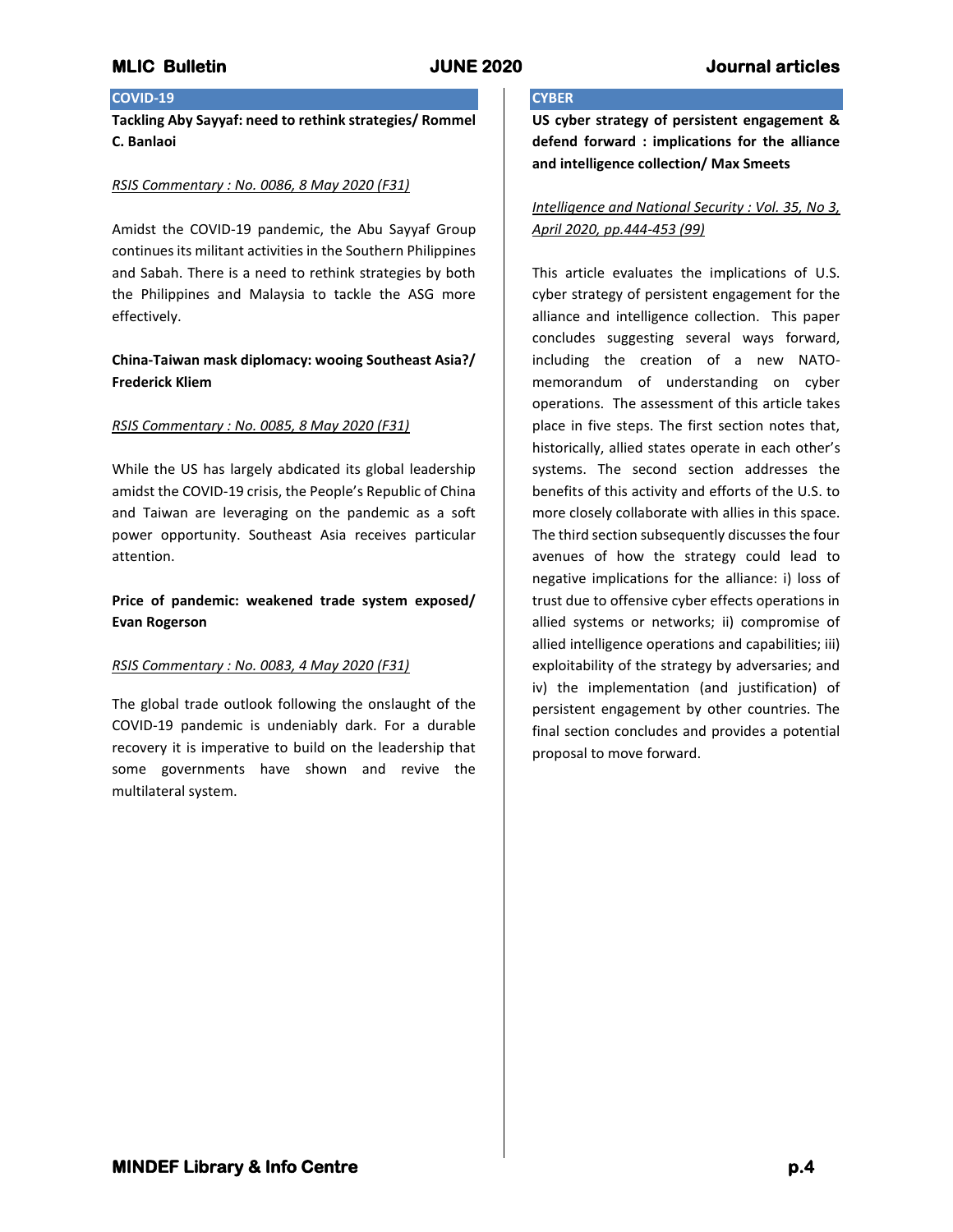# **INDO PACIFIC**

**The Indo-Pacific: a 'new' region or the return of history?/ Manjeet S. Pardesi**

# *Australian Journal of International Affairs: Vol.74 Issue 2, April 2020, pp.124-146 (36)*

An historical overview of Asia as a strategic system since the beginning of the Great Divergence is important because the recent need to rethink Asia in Indo-Pacific terms has been largely driven by the rise of China and India. Regions emerge out of the threefold interrelationship of politico-military interaction capacity, strategic perceptions of the regional states, and the perceptions and strategic behaviour of the great powers affected by large-scale political, economic, or military changes that have an impact on the military interaction capacity of states.

# **INDONESIA**

**Countering violent extremism through statesociety partnerships : a case study of deradicalisation programmes in Indonesia/ I Gusti Bagus Dharma Agastia**

*The Journal of Policing, Intelligence and Counter Terroris : Vol 15, Issue 1, April 2020, pp.23-43*

This paper critically examines the role of CSOs in mitigating the shortcomings of governmentsponsored de-radicalisation programmes in Indonesia. The paper concludes by offering a possible roadmap that might help enhancing partnerships between government and CSOs in de-radicalisation of violent extremist offenders. This paper is based on a study which combines a review of existing frameworks on deradicalisation with in-depth expert interviews from government officials and CSO representatives specialising in de-radicalisation in Indonesia.

## **Re-thinking Indonesia**

# *Defense & Foreign Affairs Strategic Policy: No.5- 6, 2020, pp.10-12 (22)*

Indonesia is at a strategic crossroad that has interrupted the Indonesian economy in early 2020. Even so, Indonesia is planning to make significant improvement in its strategic position as well as its economy and defense capabilities amidst the coronavirus crisis.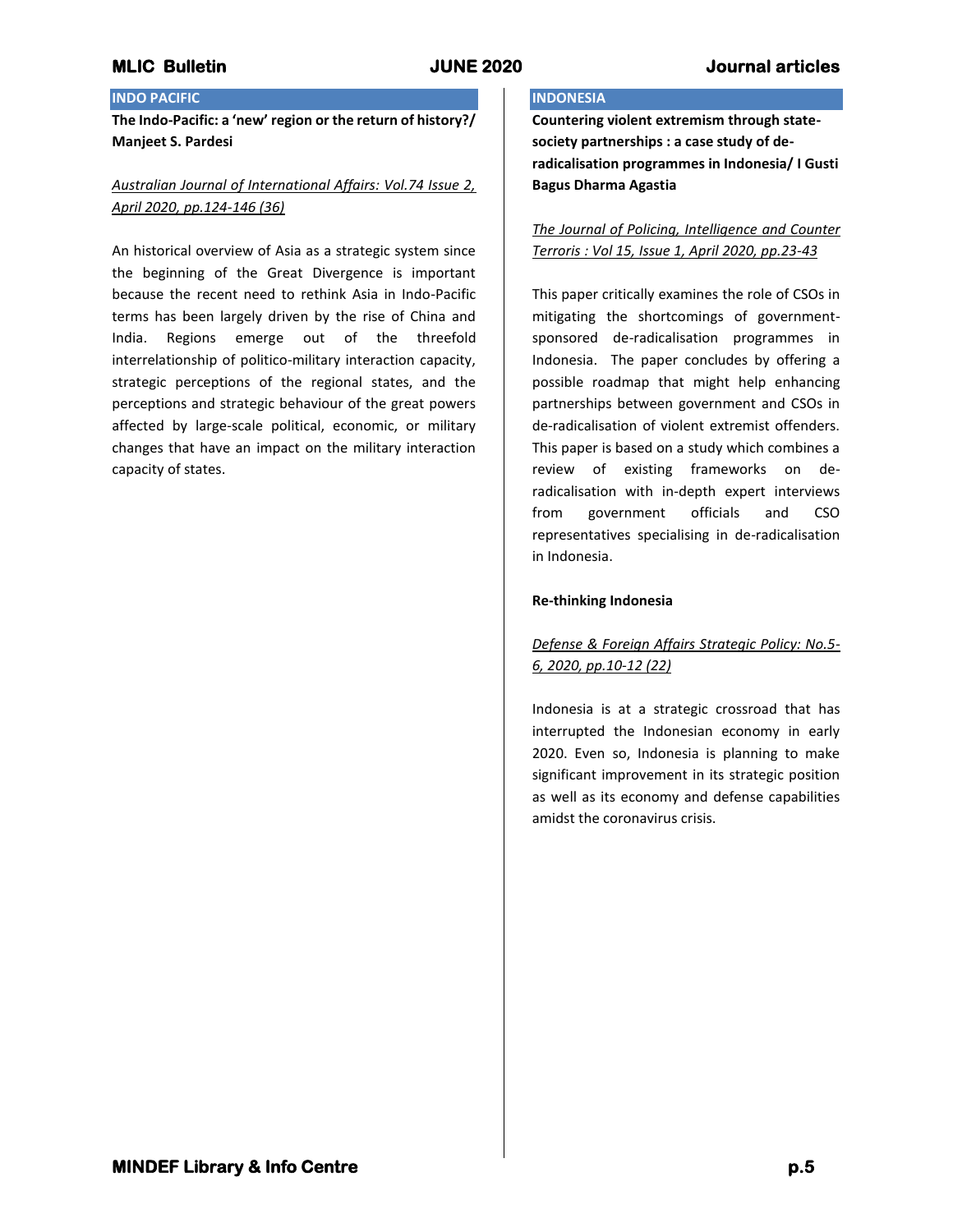# **LEADERSHIP**

**Humanitarian pause: urgent need for global leadership/ Noeleen Heyzer**

## *RSIS Commentary : No. 0094, 15 May 2020 (F31)*

As the international community grapples with its most serious public health crisis, there is urgent need for a humanitarian pause in superpower rivalry to enable collective interventions to deal with the threat from the COVID-19 pandemic.

### **MALAYSIA**

### **Spotlight on Malaysia/ Peter Donaldson**

### *Military Technology: Vol. XLIV, Issue 4, 2020, pp.32-35 (38)*

The article focuses on Malaysia and their defence spending that is limited but relatively modest for them to improve their defence industrial base.

### **MILITARY EQUIPMENT**

**Hand weapons and equipment for soldiers/ Brian Kindamo**

### *Military Technology: Vol. XLIV, Issue 3, 2020, pp.12-16 (38)*

Handgun technology and associated enhancements continue to play a significant role in the armed forces globally; as a personal defence mechanism or as a primary weapon system that is capable of supporting small unit operations.

## **Asia-Pacific unmanned aerial vehicle directory 2020/ Jr Ng**

# *Asian Military Review: Vol.28, Issue 2, March 2020, pp.16- 29 (60)*

Unmanned aerial vehicles (UAV) has continued to proliferate in the Asia Pacific region especially driven by increasing demand for persistent presence and surveillance from countries with large land and maritime domains to secure. Hence this article presents a country by country guide to maintain UAV ownership, its development and future acquisition.

# **NUCLEAR**

**India's nuclear counter-revolution: nuclear learning and the future of deterrence/ Frank O'Donnell**

*The Nonproliferation Review : Vol 26 No 5 - 6, November - December 2019. pp.407-426*

This article examines India's learning pathway since 1998 and instead they are pursuing its own "revolution" in the direction of creating capabilities for flexible response and escalation dominance. It also shows the similarities between Indian strategic behaviour and contemporary practices of other nuclear-armed states and suggests that New Delhi's emerging de facto nuclear doctrine and posture is part of a broader empirical challenge to our current conceptions of the nuclear revolution and of nuclear learning.

**Pakistan's nuclear future: continued dependence on asymmetric escalation/ Diana Wueger**

# *The Nonproliferation Review : Vol 26 No 5 - 6, November - December 2019. pp.449-463*

This article discusses the beginning of Pakistan's reliance on the nuclear revolution, especially the notion that nuclear-armed states will not go to war with one another. It also argued that this reliance on nuclear deterrence is a response both to Pakistan's security environment and to serious constraints on moving away from nuclear weapons. Hence Pakistan's central problems remains the same as when it first contemplated nuclear weapons: the threat from India, the absence of true allies, a weak state and a weaker economy and few friends in the international system.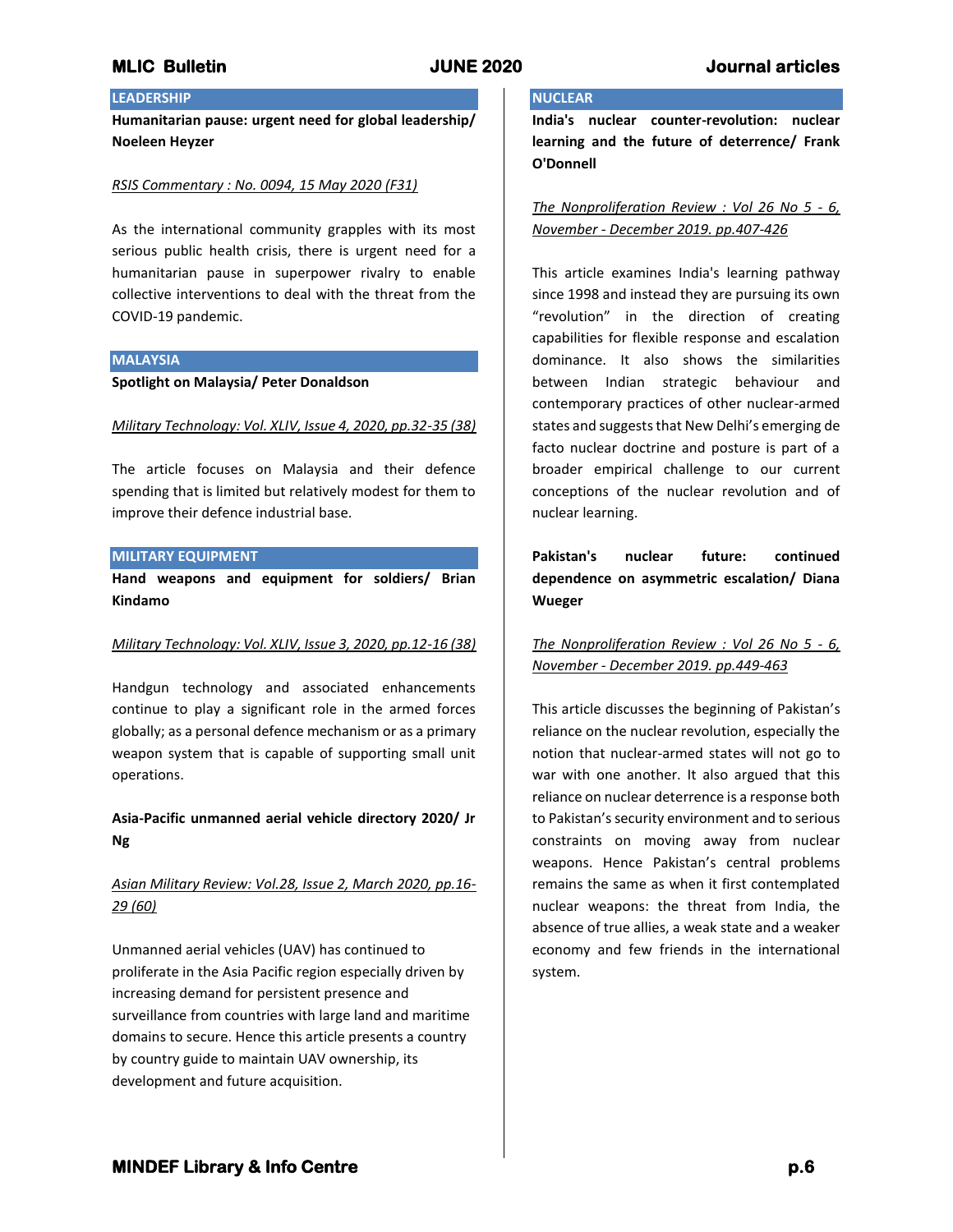## **NUCLEAR**

**Samudra: India's convoluted path to undersea nuclear weapons/ Yogesh Joshi**

*The Nonproliferation Review : Vol 26 No 5 - 6, November - December 2019. pp.481-497*

The article discusses the history and the future of India's sea-based nuclear weapons and how India is planning to maintain robust command and control over its undersea nuclear weapons.

### **SECURITY**

**Why trust you? security cooperation within humanitarian NGO networks/ Andrea Schneiker**

### *Disasters: Vol.44, Number 1, January 2020, pp.25-43 (23)*

The article demonstrates that trust is the main driving force behind security-related cooperation within networks of humanitarian NGOs. However the type and how trust is built depends on the structure of the network itself.

### **SINGAPORE**

**New shopping cart for the Republic of Singapore Air Force/ Chen Chuanren**

*Defence Review Asia: February 2020, Vol. 14, No. 1, pp.10- 12 (146)*

Through a series of modernisation plan, Republic of Singapore Air Force (RSAF) is now moving to achieve the Ministry of Defence (Mindef) 2030 vision of next generation armed forces with new purchases and upgrades.

## **SOUTH CHINA SEA**

**Tensions rising, again: South China Sea dispute 2.0?/ BA Hamzah**

### *RSIS Commentary : No. 0082, 4 May 2020 (F31)*

China's unrelentingly assertive military posture in support of its fishermen in the South China Sea driven by rising nationalism can lead to low-level skirmishes with regional navies. This can complicate US-China relations and undermine ties with ASEAN as President Donald Trump looks for a diversionary foreign policy.

## **SOUTHEAST ASIA**

### **Pushing back with OPVs/ Tim Fish**

*Asian Military Review: Vol.28, Issue 2, March 2020, pp.06-08 (60)*

China's ongoing maritime expansion across the Indo-Pacific has alerted the countries in the region to improve and expand their maritime security by increasing the OPVs.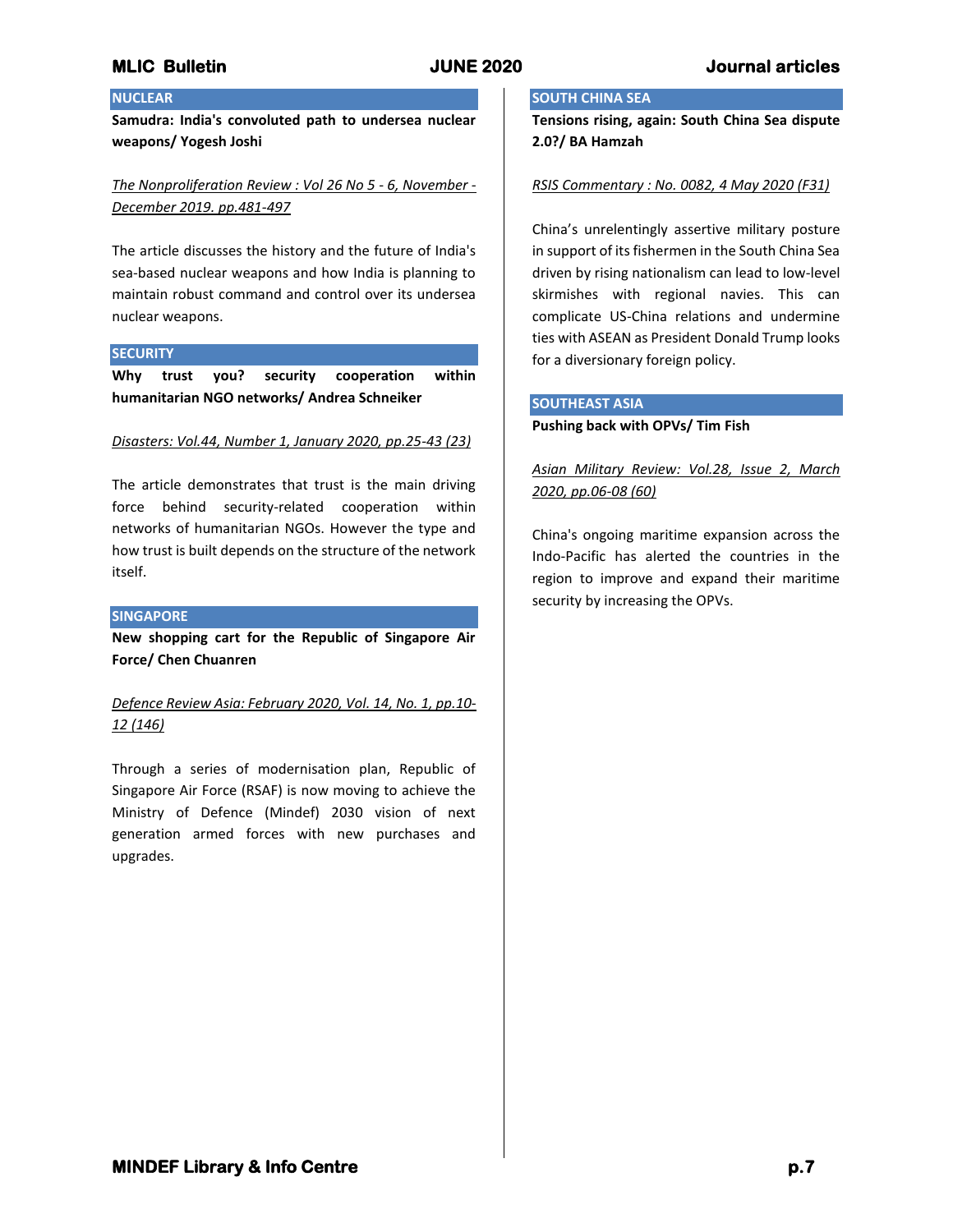## **TERRORISM**

**Al Qaeda in the Indian subcontinent: comparing the movement in India and Bangladesh/ Mohammed Sinan Siyech**

# *The Journal of Policing, Intelligence and Counter Terrorism : Vol 15, Issue 1, April 2020, pp.64-82*

This article documents the rise of Al Qaeda in the Indian Subcontinent (AQIS) in two countries, India and Bangladesh. Due to a lack of space, it will not dive deep into the group's activities in Pakistan and Afghanistan. Moreover, AQIS propaganda and linkages between India and Bangladesh are intertwined leading me to focus specifically on the group in these two nations. This paper argues that the groups' growth has been slow but steady in both countries and that despite having a minimal presence in the two nations, it will only grow, especially if security agencies perceive it as weak and impotent.

# **International cooperation for counter-terrorism : a strategic perspective/ Syed Yusuf Saadat**

# *The Journal of Policing, Intelligence and Counter Terrorism : Vol 15, Issue 1, April 2020, pp.83-93*

This paper advocates that there exists a strategic rationale for international cooperation for counter-terrorism, both in ancient Chinese wisdom and in contemporary game theory. By revealing clear strategic advantages, this paper aims to influence policy-makers of various countries to prioritise mutual cooperation for mutual benefit.

# **VIETNAM**

**A coercive brotherhood : Sino-Vietnamese relations from the 1990s to 2018/ Christina Lai**

## *Journal Of Contemporary China : Vol.29, No. 123, May 2020, pp.469-486 (102)*

This article traces the development of Sino-Vietnamese relations from normalization to their participation in the Association of Southeast Asian Nations (ASEAN), China's assertiveness in the South China Sea (SCS), and to the recent readjustment of their bilateral ties. This study proposes a framework of 'coercive rhetoric' in capturing their official statements to signal benign intentions toward Asian neighbours, and to constrain foreign behaviour from both sides. More importantly, Sino-Vietnam relations also affect the structure of Southeast Asian politics, because this discursive context presents great opportunities for China and Vietnam to participate in regional integration and economic development.

## **WAR**

**Sleeping soldiers: on sleep and war/ Helen M Kinsella**

*Security Dialogue : Vol.51, No.2-3, April-June 2020. pp. 119-136 (47)*

This article explore sleep as a weapon of war, as a logistic of war and as a metaphor for conscience in war. It also proposes the idea of the capacity to sleep as a measure of the effects of strategies of war and to recalibrate understandings of intimacy and vulnerability in war.

**Exercising war: how tactical and operational modelling shape and reify military practice/ Dan Oberg**

# *Security Dialogue : Vol.51, No.2-3, April-June 2020. pp. 137-154 (47)*

This article analyzes how contemporary military training and exercises shape and reify specific modalities of war.